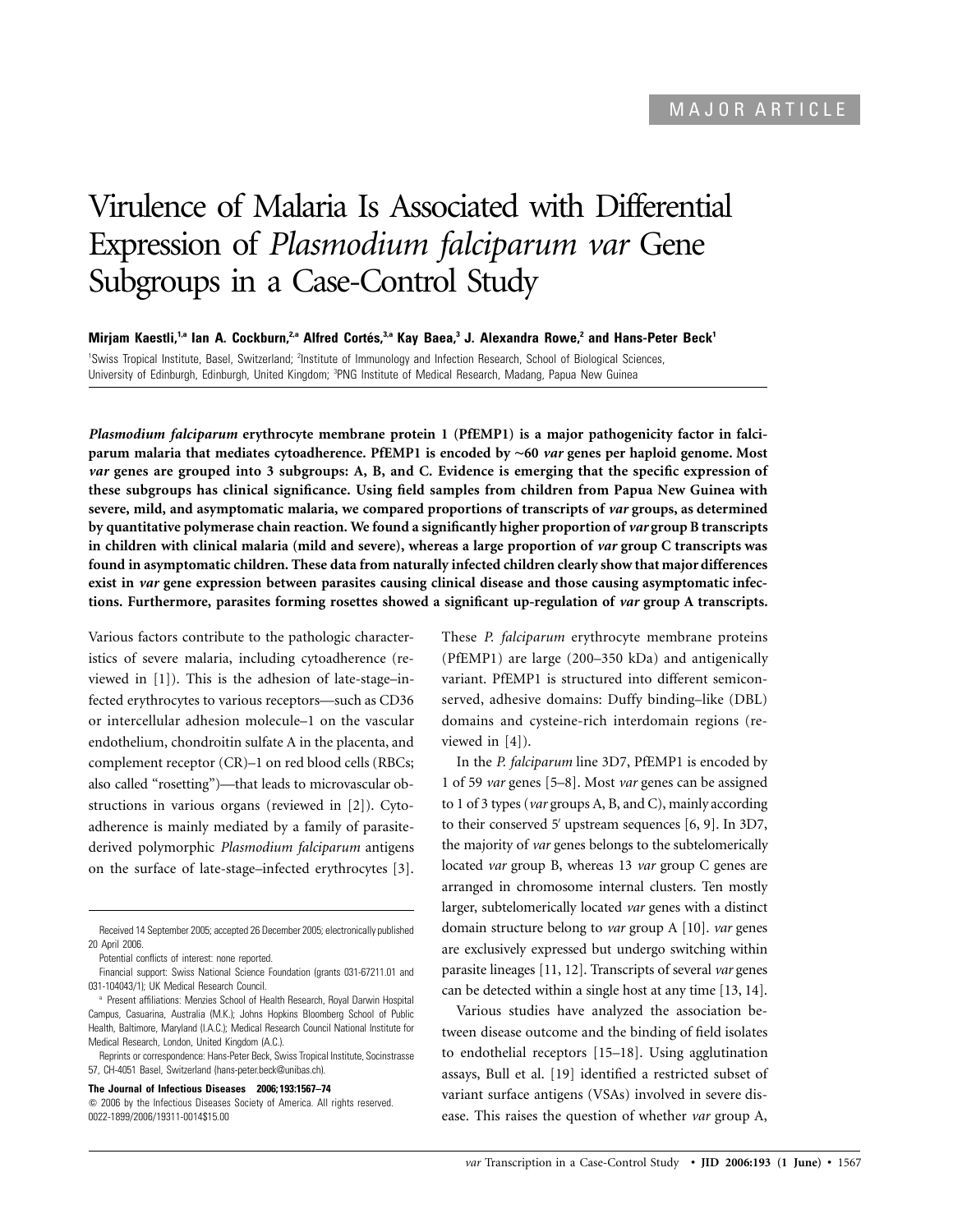B, or C would represent such subsets. We conducted a casecontrol study of malaria in Papua New Guinea (PNG) involving 65 children, to study associations between the expression of *var* group A, B, or C genes and clinical presentation. We compared the relative contribution of transcripts of each *var* group, as determined by quantitative real-time polymerase chain reaction (qPCR), in children with severe, mild, and asymptomatic malaria. To our knowledge, this is the first study to have compared the expression of *var* subgroups and clinical outcome in vivo. We also analyzed the rosetting capacity of infected erythrocytes, to test whether a certain *var* gene group mediates this trait in PNG.

## **SUBJECTS, MATERIALS, AND METHODS**

*Population and study design.* The study was conducted in the Madang General Hospital, PNG, during the wet season (February–May) of 2003. *P. falciparum* malaria is holoendemic in Madang and has perennial transmission. Infections with *P. vivax* are also common. Malaria accounts for 15.3% of deaths in children in this hospital, with a case-fatality rate of 3.6% [20]. After written, informed consent was obtained from parents, venous blood (1 mL) was taken from 14 children (age range, 0.5–6 years) with severe malaria, as defined in accordance with World Health Organization criteria (2000) [1]. All children had asexual *P. falciparum* parasites present, with cerebral malaria, prostration, several convulsions within the preceding 24 h, or severe anemia (hemoglobin level, <5 g/dL) (table 1). None of the children died. In addition, 26 children of similar age  $(±20%$  of the age of the children with severe malaria) with mild malaria were enrolled at the hospital and the town clinic of Madang. Mild malaria was defined as the presence of asexual *P. falciparum* parasites and an axillary temperature >37.5°C or symptoms of headache, fever, or myalgia. For children with severe malaria, age- and location-matched samples were collected from 25 asymptomatic children with a positive *P. falciparum* OptiMAL test (DiaMed) and subsequent positive microscopic results. Exclusion criteria for all children were a confirmed diagnosis of a coinfection, malnutrition (mid–upper-arm circumference,  $<$ 12 cm), or having received antimalarial treatment within the preceding 2 weeks. The study was approved and ethical clearance was given by the PNG Medical Research Advisory Committee.

*Assessment of* **P. falciparum** *infections.* Malaria parasites were counted per 200 white blood cells on Giemsa-stained blood films. Parasite densities were multiplied by 40, to convert values to parasites per microliter [21]. MOIs were determined in *P. falciparum*–positive samples by *msp2* genotyping, as described elsewhere [22]. Briefly, 30  $\mu$ L of whole blood was spotted on filter papers (Isocode Stix; Schleicher & Schuell) and dried for 20 min at 80°C. After washing,  $msp2$  PCR was performed directly on the filter papers, and nested PCR products were analyzed by restriction fragment–length polymorphism, to record the number of infecting strains.

*Parasite culture and assessment of the frequency of rosetting.* If the parasitemia level was  $>5000$  parasites/ $\mu$ L, parasites from children with severe or mild malaria were cultured according to standard methods in 10% heterologous AB serum, to quantify rosetting [23]. Rosettes were defined as the binding of infected RBCs to at least 2 uninfected RBCs and were counted when most parasites were at the late trophozoite/early schizont stage. An aliquot of culture at 2% hematocrit was stained with ethidium bromide, and rosettes were counted as a proportion of 200 mature-stage parasites, by use of a fluorescence microscope. The frequency of rosetting is presented as the percentage of mature parasite–infected cells found in rosettes.

|                                                            | Type of malaria            |                      |                      |  |  |
|------------------------------------------------------------|----------------------------|----------------------|----------------------|--|--|
| Characteristic                                             | Asymptomatic<br>$(n = 25)$ | Mild<br>$(n = 26)$   | Severe<br>$(n = 14)$ |  |  |
| Sex (female/male)                                          | 9/16                       | 10/16                | 7/7                  |  |  |
| Age, mean (range), months                                  | 41.3 (14-65)               | 42.2 (12-84)         | $35.8(8 - 60)$       |  |  |
| Parasitemia, geometric mean (range),<br>parasites/ $\mu$ L | 3715 (40-108,000)          | 27,241 (160-310,200) | 32,928 (240-480,000) |  |  |
| MOI, mean (range)                                          | $1.3(1-3)$                 | $1.5(1-3)$           | $1.2(1-2)$           |  |  |
| >1 convulsion/24 h                                         | $\Omega$                   | $\Omega$             | 5(36)                |  |  |
| Prostration                                                | 0                          | 0                    | 7(50)                |  |  |
| Impaired consciousness                                     | $\Omega$                   | $\Omega$             | 1(7)                 |  |  |
| Coma                                                       | 0                          | 0                    | 4(29)                |  |  |
| Alterations in neurological function                       | 0                          | $\Omega$             | 4(29)                |  |  |
| Severe anemia (hemoglobin level <5 g/dL)                   | O                          | 0                    | 3(21)                |  |  |
| Hyperlactatemia (lactate level >5 mmol/L)                  | $\Omega$                   | 0                    | $\Omega$             |  |  |

**Table 1. Clinical assessment of case patients and control subjects.**

**NOTE.** Data are no. (%) of children, unless otherwise indicated.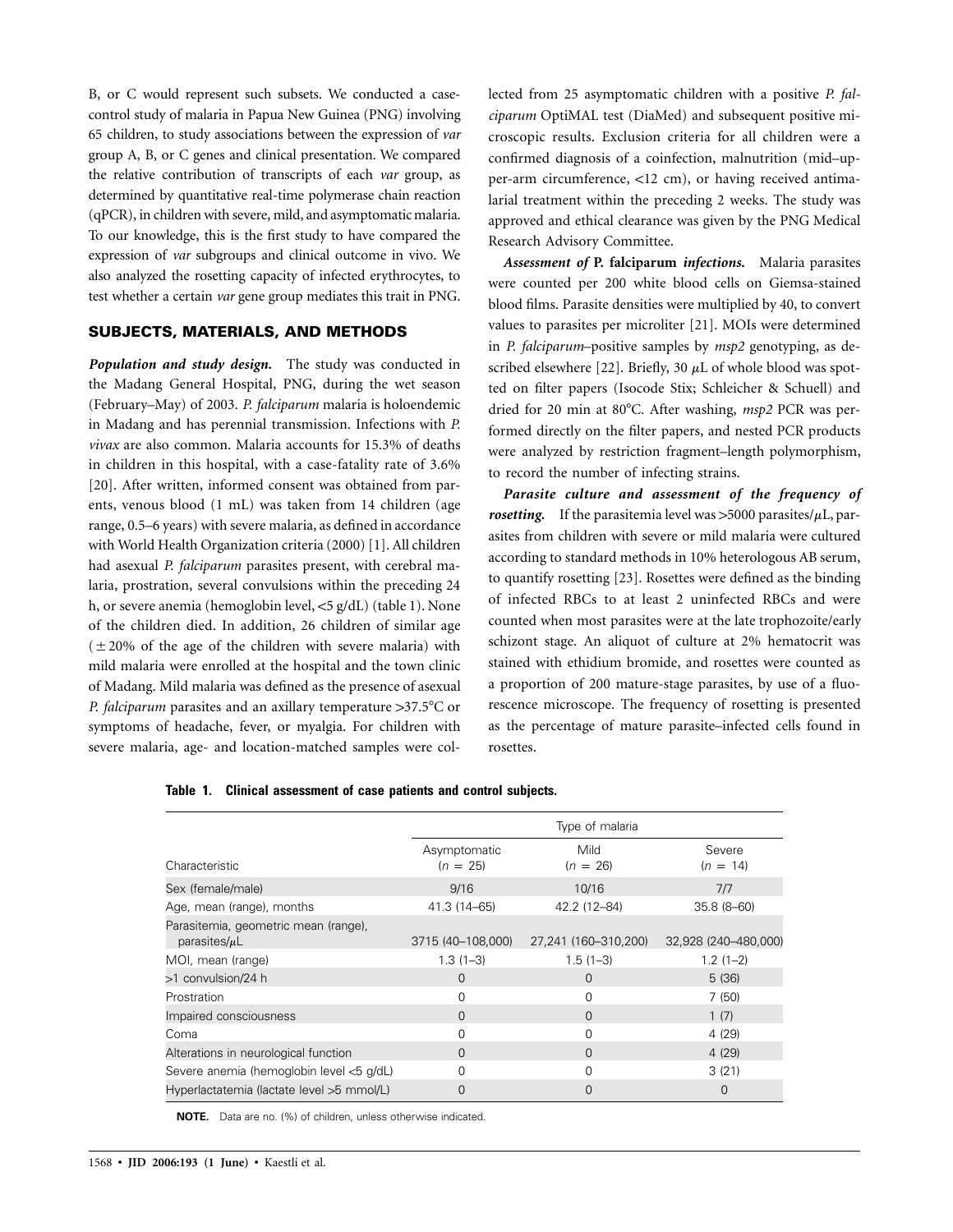# *Isolation of full-length* **var** *transcripts and cDNA synthesis.*

The isolation of full-length *var* mRNA and reverse transcription (RT) was performed as described elsewhere [14]. Briefly, total RNA of mainly late ring-stage parasites was extracted using TRIzol (Invitrogen), in accordance with the manufacturer's instructions. RNA was treated with 3 U of RQ1 DNase (Promega). To obtain only full-length *var* transcripts, RNA was incubated with 1 pmol of biotinylated oligonucleotides complementary to the acidic terminal sequence domain. Then,  $200 \mu$ g of Dynal beads with M-280 streptavidin was added to the RNA. After washing, RT was performed on the captured hybrids, which had been primed using 500 ng of hexamers (Invitrogen) and Sensiscript (Qiagen) reverse transcriptase, in accordance with the manufacturer's protocol, in a final volume of 20  $\mu$ L. An aliquot without reverse transcriptase was used as negative control. After RT, cDNA was treated with RNase A.

*Isolation of genomic DNA.* DNA was extracted as described elsewhere [24]. Briefly, 30  $\mu$ L of full blood was spotted on filter papers (Isocode Stix; Schleicher & Schuell) and dried for 20 min at 80°C. After washing, PCR was performed directly on the filter papers.

 $qPCR$ . Before  $qPCR$ , 1  $\mu$ L of DNA was amplified in a primary PCR, to increase sensitivity. DNA was amplified over the *var* 5' untranslated region (UTR)–DBL1 $\alpha$  in 50- $\mu$ L volumes with Advantage cDNA polymerase (Clontech) using 400 nmol/ L var group–specific 5' UTR forward primers and a degenerated DBL1 $\alpha$  reverse primer (table 2). PCR conditions were 94 $\degree$ C for 5 min and 16 cycles (for cDNA) or 14 cycles (for gDNA) of 95°C for 30 s, 52°C for 1 min, and 64°C for 70 s. Electrophoresis of the primary PCR product showed no visible band, indicating that the subsequent qPCR did not exceed the linear range.

qPCR was performed over the *var* group A, B, and C 5' UTR using the ABI PRISM 7000 Sequence Detection System (Applied Biosystems). Reactions were done with  $5 \mu L$  of primary PCR product in  $25-\mu L$  volumes with Advantage cDNA polymerase (Clontech) using 250 nmol/L minor groove binder probes labeled with FAM (Applied Biosystems) and 900 nmol/ L primers for the respective sequences (see table 2). Oligonucleotides were designed according to alignments of 5' UTR *var* gene sequences from the 3D7 genome project (available at: http://www.plasmodb.org; Joe Smith, Seattle Biomedical Research Institute, Seattle, WA; personal communication) and *var* gene sequences from PNG (Genbank accession numbers AY462581–AY462851). PCR conditions were  $94^{\circ}$ C for 5 min and 40 cycles of 95°C for 30 s, 54°C for 1 min, and 65°C for 70 s. Electrophoresis of real-time PCR products was performed to control for single bands and equal size. All cDNA samples were run in triplicate. All cycle-threshold  $(C_T)$  values were in the linear range between 15 and 31. If all  $C_T$  values of *var* group A, B, and C were > 31, the sample was discarded and RT-PCR was repeated. Negative cDNA controls (no reverse transcriptase) of all samples and no-template controls (NTCs; per 96 well plate) were amplified in parallel. If the NTC was positive, the plate was discarded. If the negative cDNA control was positive, the sample was discarded and RT-PCR was repeated. Then, 2.5 ng of gDNA from *P. falciparum* 3D7 was amplified in parallel per plate and *var* group as a positive control and plate calibrator. Quantification was done using ABI Prism 7000 SDS software (version 1.1; Applied Biosystems).

*Standard curve and relative quantification.* Standard curves were linear over a dilution series of 6 log of 10–14 different dilutions, each in triplicate. The PCR efficiency *(E)*

| Primer sequence (5′→3′)                                 |
|---------------------------------------------------------|
| CC(A/T)AT(A/G)(G/T)C(A/G/T)GCAAAACT(C/G/T)C(G/T)(A/T)GC |
|                                                         |
| AACTTACCATAAATTATCATCAAA                                |
| 6FAM-AAACCTTTGGTATAGAAAAAAATATT-MGB                     |
| TCACCTACAACAAAT(A/G)TAATAAA                             |
|                                                         |
| CTCAT(A/T)TATAATTTTA(C/G)AAAATA(A/T)A(A/T)AAAAC         |
| 6FAM-TCTAACAAAAAAAAAAAACAACAATTAC-MGB                   |
| TTA(A/T)GGGAGTAT(A/T)GT(A/G/T)ATATGGTAGAAT              |
|                                                         |
| AATATTCATATTCCCACATT(A/G)TCATATAT                       |
| 6FAM-ACATATAATACGACTAAGAAAC-MGB                         |
| ATTATGTGGTAATATCATGTAATGG                               |
|                                                         |

**Table 2. Oligonucleotide primers for amplification of** *var* **gene regions.**

**NOTE.** MGB, minor groove binder; RT, reverse transcription; UTR, untranslated region.

<sup>&</sup>lt;sup>a</sup> Reverse primer used in the primary polymerase chain reaction (PCR).<br>
<sup>b</sup> Forward primers were identical in primary and real-time PCR. c J. Smith, personal communication.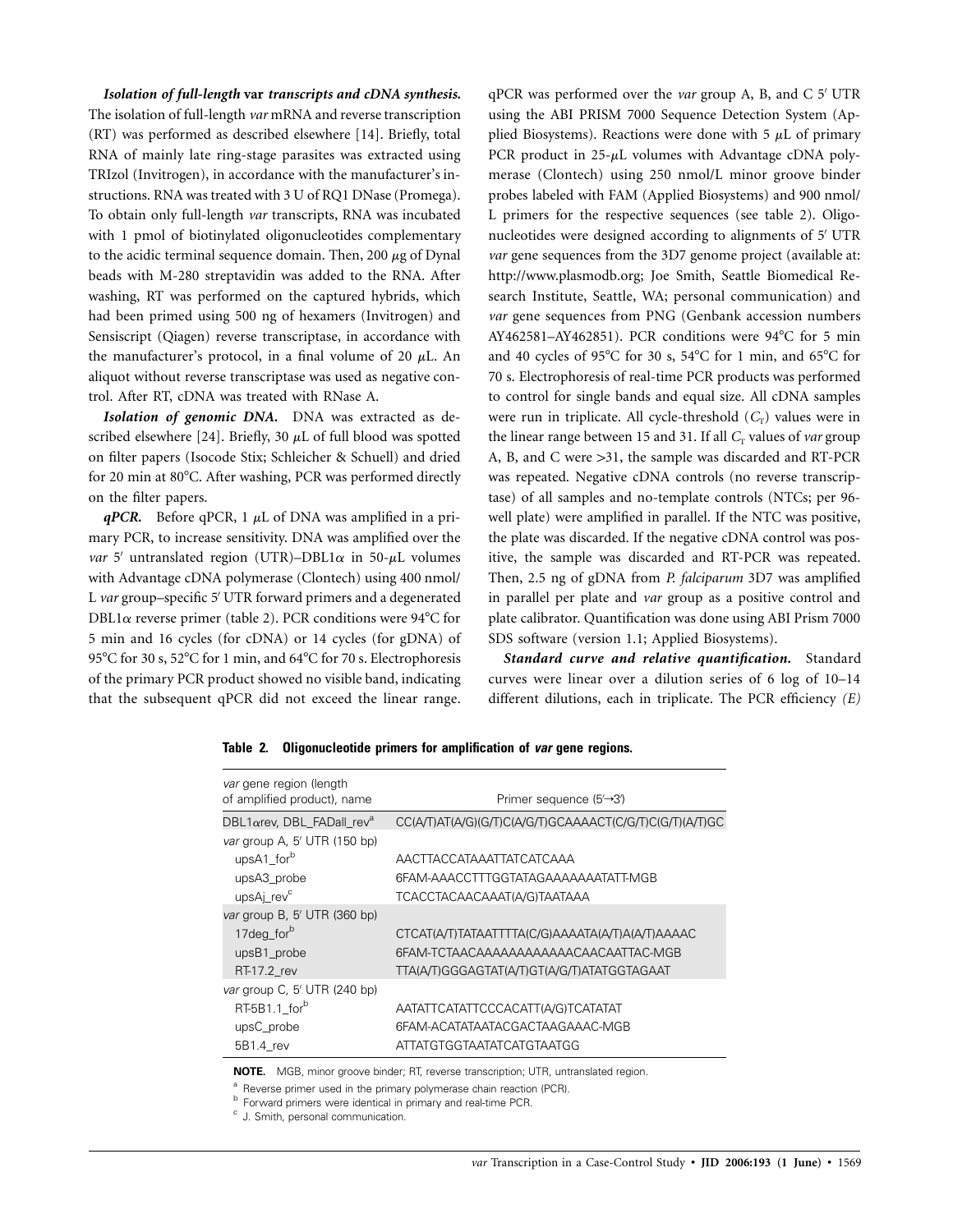**Table 3. Clinical assessment of children with severe malaria, with reference to** *var* **group A transcription.**

| Patient | Age,<br>months | Alterations<br>in neurological<br>function <sup>a</sup> | Several<br>convulsions/<br>24 h | Prostration    | Severe anemia<br>(hemoglobin<br>level < 5 q/dL | Parasitemia,<br>parasites/ $\mu$ L | Rosetting<br>frequency<br>$>10\%$ | Amplification<br>efficiency<br>of group A <sup>b</sup> | Transcription<br>of group $A^c$ |
|---------|----------------|---------------------------------------------------------|---------------------------------|----------------|------------------------------------------------|------------------------------------|-----------------------------------|--------------------------------------------------------|---------------------------------|
| 84      | 44             | Yes                                                     | <b>No</b>                       | Yes            | <b>No</b>                                      | 6400                               | <b>No</b>                         | $++$                                                   |                                 |
| 55      | 60             | <b>No</b>                                               | No.                             | Yes            | Yes                                            | 240                                | <b>ND</b>                         |                                                        |                                 |
| 24      | 8              | <b>No</b>                                               | <b>Yes</b>                      | <b>No</b>      | <b>No</b>                                      | 300,000                            | <b>No</b>                         | $+$                                                    |                                 |
| 116     | 60             | <b>No</b>                                               | Yes                             | Yes            | <b>No</b>                                      | 560                                | <b>ND</b>                         | $+$                                                    |                                 |
| 23      | 40             | <b>No</b>                                               | <b>No</b>                       | Yes            | <b>No</b>                                      | 177,600                            | <b>No</b>                         |                                                        |                                 |
| 96      | 36             | No                                                      | Yes                             | No             | No                                             | 480,000                            | No                                | $++$                                                   |                                 |
| 25      | 29             | <b>No</b>                                               | <b>No</b>                       | <b>Yes</b>     | Yes                                            | 200,000                            | <b>No</b>                         | $+$                                                    | $+$                             |
| 83      | 56             | <b>No</b>                                               | Yes                             | No.            | <b>No</b>                                      | 124,800                            | <b>No</b>                         | $++$                                                   | $^{+}$                          |
| 61      | 12             | <b>No</b>                                               | <b>Yes</b>                      | <b>No</b>      | <b>No</b>                                      | 97.600                             | <b>No</b>                         |                                                        | $^{+}$                          |
| 44      | 42             | Yes                                                     | No.                             | Yes            | Yes                                            | 8480                               | <b>No</b>                         |                                                        | $^{+}$                          |
| 22      | 36             | Yes                                                     | No.                             | Yes            | <b>No</b>                                      | 52,400                             | Yes                               | $+$                                                    | $^{+}$                          |
| 14      | 45             | <b>No</b>                                               | Yes                             | No.            | <b>No</b>                                      | 13,240                             | No                                |                                                        | $+$                             |
| 58      | 12             | <b>No</b>                                               | <b>Yes</b>                      | N <sub>o</sub> | <b>No</b>                                      | 40,000                             | <b>No</b>                         | ND                                                     | $++$                            |
| 27      | 21             | Yes                                                     | <b>No</b>                       | <b>No</b>      | <b>No</b>                                      | 139.680                            | Yes                               | $++$                                                   | $++$                            |

<sup>a</sup> Includes Blantyre coma score <4 or the presence of neurological disorders, such as bruxism or decerebrate rigidity.<br>  $\frac{b}{c}$  ––, lowest quartile of var group A proportions of all genomic DNA samples (reflecting pote median; ++, fourth quartile (high amplification efficiency of var group A genes); ND, not done.<br><sup>c</sup> --, lowest quartile of var group A proportions of all cDNA samples (reflecting low transcription vs. var group B and C); -

the median; ++, fourth quartile (reflecting the increased presence of *var* group A transcripts vs. *var* group B and C transcripts).

was calculated using the formula  $E = 10^{(1/\text{-slope})} - 1$ . The mean efficiencies of 3 independent standard curves with high reproducibility were 100% for *var* group A, 86% for *var* group B, and 95% for *var* group C. The lower limit of detection of the system was <50 copies/mL (data not shown). Relative quantification was done using the  $\Delta\Delta C_{\rm r}$  method (Application Guide; Qiagen) with the following modifications:  $C<sub>r</sub>$  values were converted to approximate copy numbers using the formula  $C/E^{\Delta C_r}$ , where *C* is the number of *var* gene copies in the corresponding *var* groups A, B, or C of the plate calibrator (2.5 ng of 3D7 gDNA); *E* is the real-time PCR efficiency of the corresponding *var* group (*var* group A, 2; group B, 1.86; group C, 1.95); and  $\Delta C_{\text{T}}$  is the difference in average  $C_{\text{T}}$  values between the sample and the corresponding *var* group plate calibrator. The numbers of *var* copies in the plate calibrator *(C)* were estimated by comparing the real-time PCR oligonucleotide sequences (table 2) and 5' UTR *var* gene alignments (see above). According to these alignments, *var* group A oligonucleotides showed <2 mismatches with 6 of 10 *var* group A genes; *var* group B oligonucleotides showed !2 mismatches with 20 of 22 *var* group B genes, 2 of 4 *var* group B/A genes, and 4 of 9 *var* group B/C genes; and *var* group C oligonucleotides showed <2 mismatches with 7 of 13 *var* group C genes (*var* grouping according to Lavstsen et al. [10]). Because of the *var*-specific mRNA isolation, no endogenous reference gene could be used. For statistical analysis, we evaluated proportions of *var* group transcripts.

To validate our qPCR method, we used RNA from a previous study of *var* transcription of parasites selected in vitro for severe malaria and unselected control subjects [25]. This RNA was

quantified by qPCR, and our results agreed with the previous findings—that is, in these selected parasites, we found a 3.2 fold increase in proportions of *var* group A transcripts, a 3.6 fold increase in proportions of *var* group B transcripts, and a 1.6-fold decrease in proportions of *var* group C transcripts.

*Statistical analysis.* Statistical analysis was performed using Stata software (Intercooled Stata, version 8.2; available at: http://www.stata.com). Levels of *var* gene transcription were expressed as transcript proportions of *var* groups—that is, the number of transcripts of 1 *var* group as a proportion of the total transcript numbers for all 3 *var* groups A, B, and C. Associations between *var* group proportions and clinical outcome were analyzed using the Mann-Whitney *U* test or the Kruskal-Wallis test. Logistic-regression analyses were performed to calculate the odds ratio (OR) for disease. ORs were calculated and compared unadjusted or, in multivariate logistic-regression analyses, with adjustment for parasitemia. Statistical significance was evaluated using 2-tailed likelihood-ratio tests.

#### **RESULTS**

A total of 65 children were enrolled in the study: 14 with severe malaria, 26 with mild malaria, and 25 who were asymptomatic (table 1). There was no significant difference in the age and sex distribution of case patients and control subjects (age and clinical outcome,  $P = .6$ , Kruskal-Wallis test; sex and clinical outcome,  $P = .72$ , Fisher's exact test). Parasite density showed a significant relationship with clinical outcome (P<.001, Mann-Whitney *U* test), but there was no association between clinical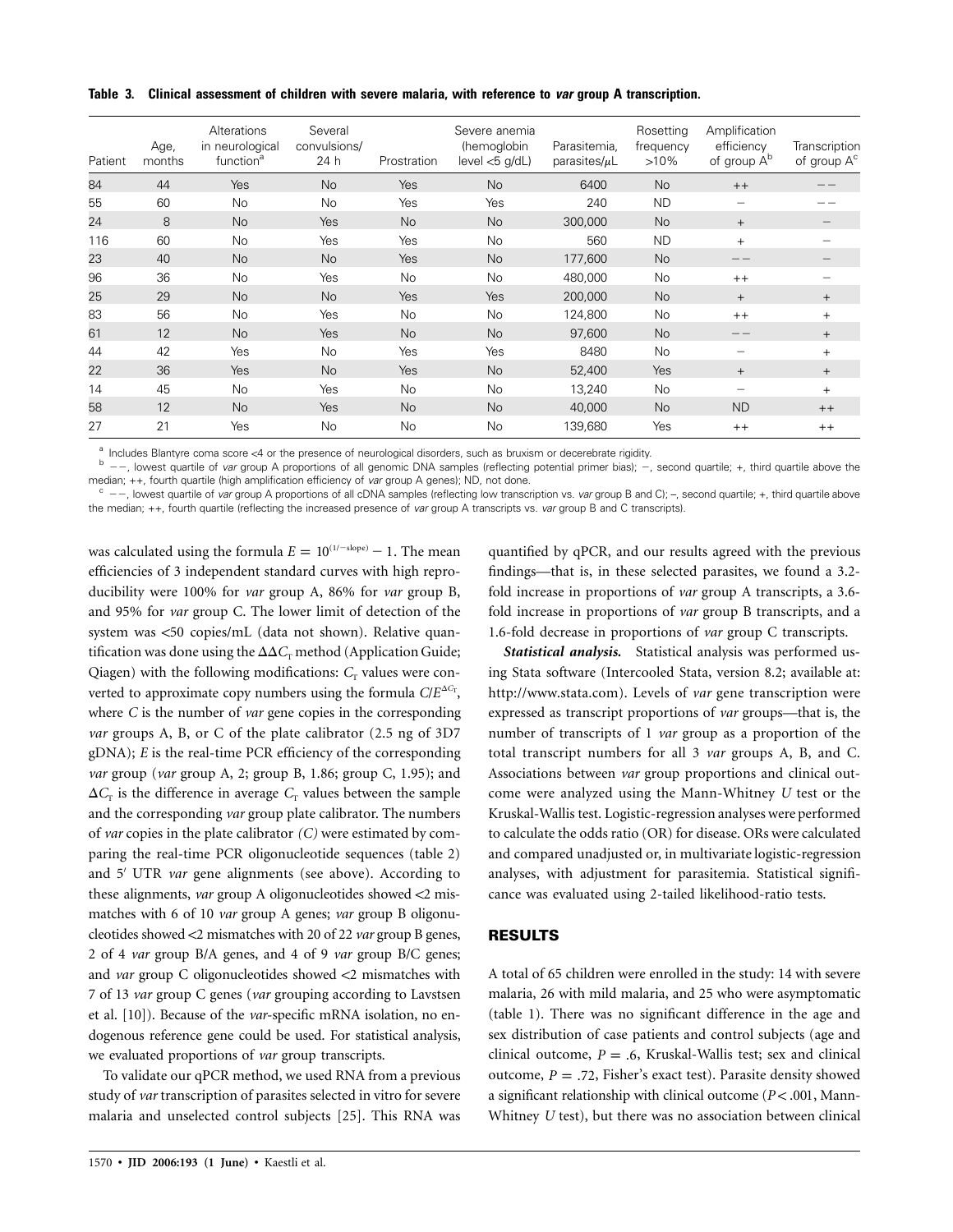

**Figure 1.** Box plots of proportions of *var* groups A, B, and C transcripts. Boxes indicate the median and quartiles. Vertical lines represent the data range extending to a maximum of 1.5 times the interquartile range and are not SE bars. Dots indicate the remaining data points. *A,* Box plots of clinical outcome (severe, mild, and asymptomatic malaria) and proportions of *var* group–specific transcripts (A\_, B\_, and C\_prop, respectively). *B,* Box plots of clinical outcome and proportions of *var* group–specific genomic DNA (A\_, B\_, and C\_propgD, respectively). *C,* Box plots of parasites mediating rosetting and proportions of *var* group–specific transcripts.

outcome and the number of infecting *P. falciparum* strains, as determined by *msp2* genotyping (table 3).

To test whether the genomic composition of *var* subgroups in case patients and control subjects was similar and to exclude primer bias, we quantitatively analyzed *var* groups A, B, and C by PCR of genomic DNA. The total amplified *var* group templates correlated well with parasite loads of the corresponding children (Spearman's  $\rho$ : *var* group A, 0.73; *var* group B, 0.81; *var* group C, 0.74; all  $P < .001$ ). The genomic distribution of the 3 *var* subgroups was similar among different clinical outcomes (figure 1*B*), with 10% overall of amplified genes belonging to *var* group A, 76% to *var* group B, and 14% to *var* group C. However, in 14 of 59 samples, fewer *var* group A genes were amplified, as indicated by proportions of <5%. This was also the case for *var* group C genes in 9 of 59 samples. Furthermore, proportions of *var* group B genes were only between 50% and 60% in 4 samples. All of these samples were equally distributed among case patients and control subjects. The corresponding proportions of *var* group transcripts were also mostly low in these samples.

Of the 65 children, *var* group A transcripts were found in 55, *var* group B transcripts were found in 62, and *var* group C transcripts were found in 56. In children with mild and severe clinical malaria, a significantly higher proportion of *var* group B transcripts was found, compared with that in children who were asymptomatic (ORs in table 4 and figure 1*A*). Both fever and headache were also significantly correlated with increased *var* group B transcription. Proportions of *var* group B transcripts were not significantly higher in children with severe malaria, compared with those who had mild malaria.

In 60% of asymptomatic children (15/25), proportions of *var* group C transcripts were >10%, and, in 10 of 25 asymptomatic children, more *var* group C than B transcripts were found. This is in agreement with observations from culture lines 3D7, NF54, and FCR3S1.2, in which we also found high proportions of *var* group C transcripts. Of children with clinical malaria, only 18% (7/40) had proportions of *var* group C transcripts >10%. This difference between asymptomatic children and those with clinical malaria was highly statistically significant (table 4 and figure 1*A*). Absolute levels of *var* group C transcripts were divided by corresponding genomic DNA levels and resulted in a 15.6-fold increase in the number of normalized *var* group C transcripts in asymptomatic children, compared with that in children with clinical malaria ( $P = .015$ , Mann-Whitney *U* test). There was no significant difference in numbers of *var* group C–specific transcripts between children with mild versus those with severe malaria.

Overall, there was no association between parasite density and the proportion of *var* groups on the transcript level (Spearman's  $\rho$  testing the correlation in all 65 children: *var* group A, 0.06  $[P = .62]$ ; *var* group B, 0.14  $[P = .27]$ ; *var* group C, -0.06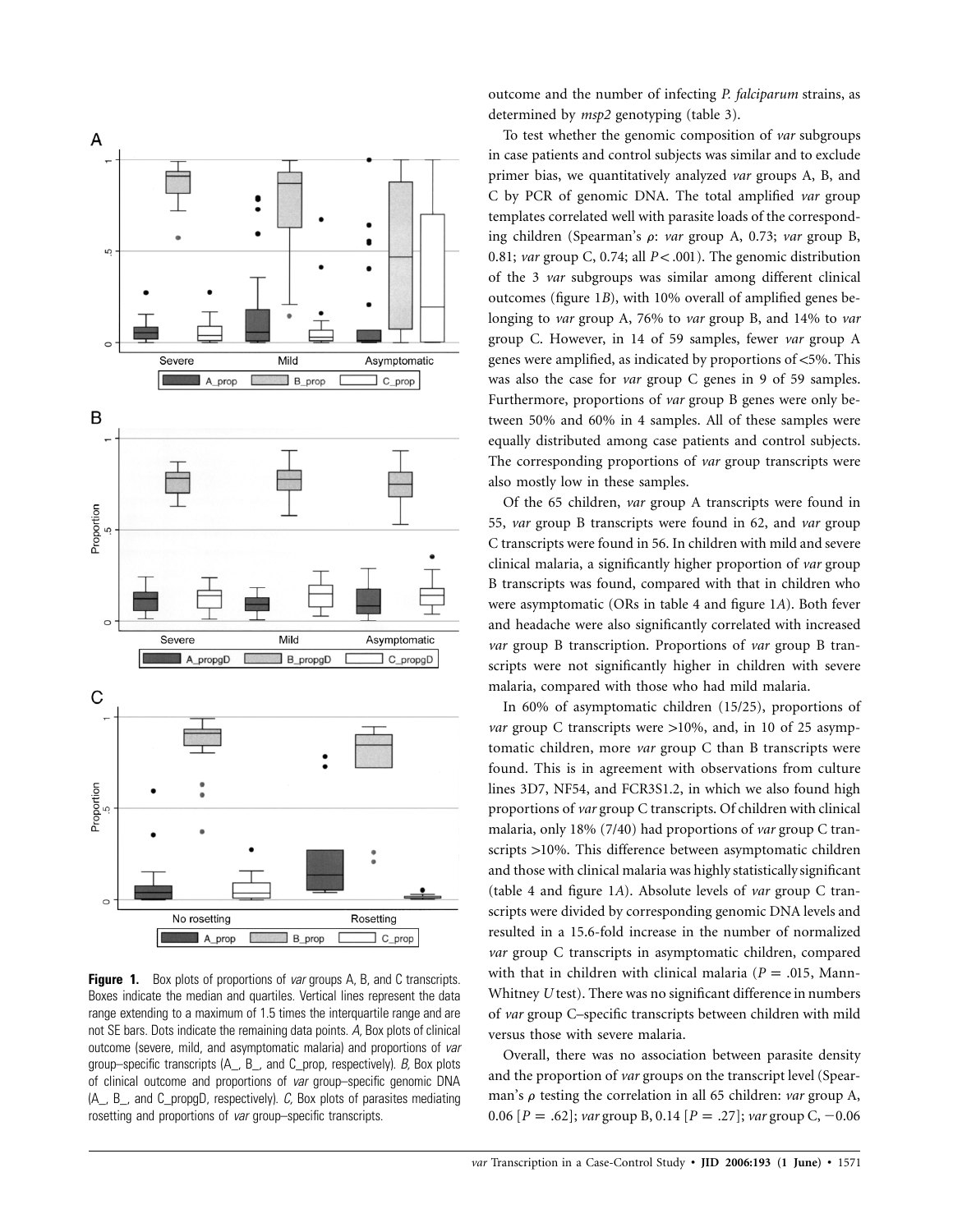| Type of malaria,          | var group A          |                | var group B           |                     | var group C            |                     |
|---------------------------|----------------------|----------------|-----------------------|---------------------|------------------------|---------------------|
| comparison                | OR (95% CI)          | $\overline{P}$ | OR (95% CI)           | $\overline{P}$      | OR (95% CI)            | $\overline{P}$      |
| Asymptomatic vs. clinical |                      |                |                       |                     |                        |                     |
| Unadjusted                | $0.94(0.11 - 8.0)$   | .96            | 18.95 (3.21-111.87)   | < .001 <sup>a</sup> | $0.01(0.01 - 0.22)$    | < 001 <sup>a</sup>  |
| Adjusted                  | $0.76(0.07 - 8.00)$  | .82            | 31.63 (3.68-271.71)   | $< 0.001^a$         | $0.02$ $(0.01 - 0.24)$ | < 001 <sup>a</sup>  |
| Asymptomatic vs. mild     |                      |                |                       |                     |                        |                     |
| Unadjusted                | 1.56 (0.18-13.35)    | .69            | 10.53 (1.74-63.64)    | .006 <sup>a</sup>   | $0.02(0.01 - 0.37)$    | < 0.01 <sup>a</sup> |
| Adjusted                  | $1.11(0.11 - 11.75)$ | .93            | 21.71 (2.45-192.67)   | .002 <sup>a</sup>   | $0.02(0.01 - 0.33)$    | < 001 <sup>a</sup>  |
| Asymptomatic vs. severe   |                      |                |                       |                     |                        |                     |
| Unadjusted                | $0.17(0.01 - 8.90)$  | .33            | 111.47 (2.43-5108.28) | < .001 <sup>a</sup> | $0.01(0.01 - 1.20)$    | .004 <sup>a</sup>   |
| Adjusted                  | $0.28(0.01 - 43.73)$ | .59            | 302.16 (1.44-63248)   | .002 <sup>a</sup>   | $0.01(0.01 - 1.13)$    | .006 <sup>a</sup>   |
| Mild vs. severe           |                      |                |                       |                     |                        |                     |
| Unadjusted                | $0.04(0.01 - 6.67)$  | .13            | 12.61 (0.26-612.36)   | .15                 | $0.64(0.01 - 159.1)$   | .87                 |
| Adjusted                  | $0.05(0.01 - 7.18)$  | .15            | 9.89 (0.20-494)       | .20                 | 1.31 (0.01-380)        | .93                 |

**Table 4. Odds ratios (ORs) for disease with increased proportions of** *var* **group–specific transcripts.**

**NOTE.** The OR for *var* group A is the estimate from the logistic regression of [case(A,100) control(A,0)]/[control(A,100) case(A,0)], where case(A,100) is the no. of case patients with 100% group A *var* transcripts, control(A,0) is the no. of control subjects with 0% group A *var* transcripts, etc. ORs are either unadjusted or adjusted in multivariate logistic regression for parasitemia.

<sup>a</sup> Statistically significant.

 $[P = .66]$ ). However, in asymptomatic children, we detected a significant positive association between parasitemia levels and proportions of *var* group C transcripts (Spearman's  $\rho$ , 0.51  $[P = .013]$  –more parasites were detected in children with increased proportions of *var* group C transcripts (>0.4). By contrast, in children with clinical disease, a negative association was found between parasitemia levels and proportions of *var* group C transcripts.

Rosetting frequencies were  $>10\%$  in 33% (10/30) of parasites from children with mild or severe disease, and *var* group A transcripts were detected significantly more frequently in those samples. The median level of *var* group A transcripts was 3 times that in children who had lower frequencies of rosetting  $(P = .047$ , likelihood ratio from logistic regression) (figure 1*C*). The rosetting phenotype was not correlated with the severity of disease, and we did not observe a significant difference in proportions of *var* group A transcripts between children with severe disease and those with mild malaria; we noted only a small, nonsignificant decrease in proportions of *var* group A transcripts in children with asymptomatic malaria (figure 1*A* and table 1). When we compared *var* group A transcription in children with different symptoms of severe malaria, a nonsignificant increase in proportions of *var* group A transcripts was found in children with alterations in neurologic function—that is, the median of these proportions was found in the third quartile (50th–75th percentile) of *var* group proportions of all case patients and control subjects.

# **DISCUSSION**

To test whether parasites in children with clinical disease express different *var* genes, we used qPCR to compare the proportions

of transcripts belonging to *var* group A, B, and C in 65 children from PNG with severe, mild, and asymptomatic malaria. We found significantly higher proportions of *var* group B transcripts in children with clinical malaria (both mild and severe), compared with those in children who were asymptomatic. Conversely, *var* group C transcripts formed a significantly higher proportion of asymptomatic malaria infections. The major differences in *var* group transcripts were between asymptomatic and clinical samples. Quantification of the proportion of *var* group gDNA by qPCR indicated similar distributions of *var* group–specific DNA among samples from children with different clinical outcomes. Therefore, we conclude that the observed differences in *var* transcripts are due to transcriptional regulation during symptomatic malaria and not to primer bias or DNA composition.

There was no significant difference in proportions of *var* transcripts between children with mild and severe malaria. The number of children with severe malaria in the present study might have been too small for the detection of minor differences, and the analytical power was further reduced when various conditions caused by severe malaria were analyzed separately. However, the absence of major differences between mild and severe disease might indicate that the progression of malaria is a multifactorial continuum in which the same *var* gene subset is expressed. The tendency for *var* group B transcripts to be more frequent in children with severe malaria suggests that some *var* group B genes encode for variants that contribute to sequestration in vital organs.

It has previously been suggested that group A *var* genes may be responsible for severe clinical disease [25–27]. We found a tendency toward higher group A *var* transcription only in chil-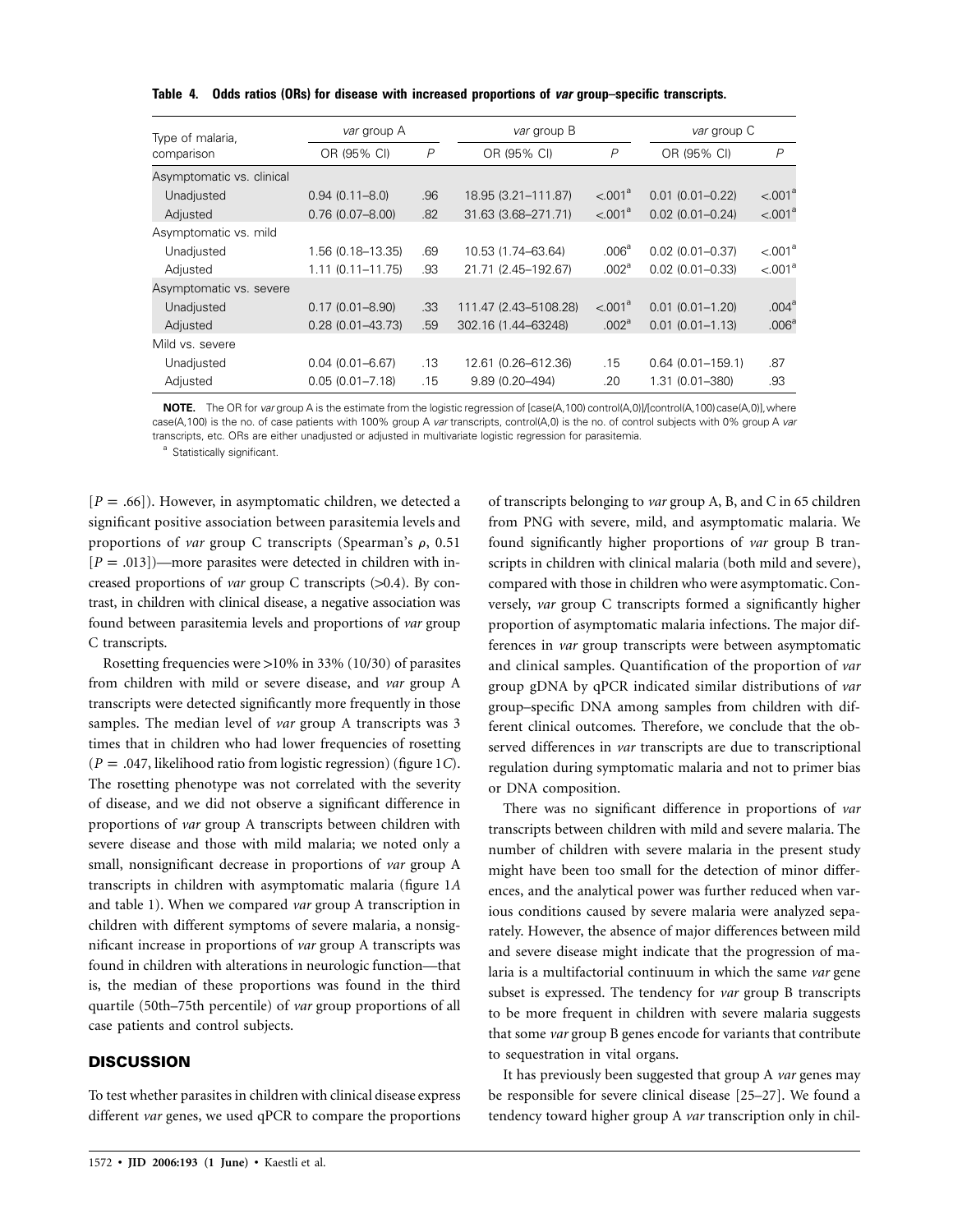dren with alterations in neurologic function, and we observed only a slight increase in proportions of *var* group A transcripts in children with mild malaria, compared with those in asymptomatic children. However, *var* group A transcripts were significantly more frequent in children with rosetting parasites, which confirms observations from culture, in which rosetting was attributed to *var* group A genes (data not shown). In contrast to studies in Africa [18, 23], rosetting has been previously shown in PNG not to be correlated with the severity of disease [28]. CR1 is the main ligand on uninfected erythrocytes for rosetting [29], and CR1 deficiency occurs in 79% of the Madang population [30]. Low CR1 expression (<150 molecules/cell) was measured in 73% of the children from whom parasite rosetting frequencies were measured (22/30; data not shown). The rosettes observed in CR1-deficient hosts might not withstand sheer forces in vivo. This could explain the lack of an association between disease and rosetting previously described in PNG, and it could also explain the lack of an association between severe disease and the up-regulation of *var* group A transcripts in these samples.

The prominent presence of parasites transcribing *var* group B genes in children with clinical malaria reflects the ability of these parasites to successfully multiply, leading to morbidity. It has previously been shown that, in clinical malaria, the parasites that predominate express VSAs that are not recognized by an existing antibody repertoire [31]. In 3D7, *var* group B represents the largest *var* group [10], which could be sufficiently diverse to initially evade the immune system. The proportional increase in *var* group C transcripts in asymptomatic children might indicate the presence of parasites expressing less-pathogenic *var* variants with reduced binding abilities.

Nevertheless, we still observed, in 14 of 25 asymptomatic children, more *var* group B than C transcripts. In 7 of these children, a small proportion of *var* group C genes were detected on the genomic level  $(<10\%)$ , which might indicate that our primers targeted fewer *var* group C genes in those parasites. We also noticed that most of these 14 children had lower parasite loads than other asymptomatic children, so we may have just detected a new parasite infection preceding clinical symptoms. However, low parasitemia levels may also reflect a tighter control of parasites expressing *var* group B variants in hosts who already have a moderate anti-PfEMP1 antibody repertoire.

Apart from differences in immunogenicity or binding characteristics, the present findings could also be explained by imprinting processes or specific switching rates inherent to a *var* gene or a specific *var* gene group. For instance, the predominance of *var* group B expression in clinical infection might be explained by the high switch-on rate inherent to variants of this *var* group. Once their repertoire is exhausted by increasing immunity, *var* group C variants might prevail in asymptomatic infections. One could speculate that high switch-off rates are

inherent to *var* group C genes, resulting in a rapid turnover that impedes effective antibody responses. Our previous findings in a longitudinal study of a highly dynamic and transient picture of *var* transcription in asymptomatic children from PNG support this hypothesis [14].

In conclusion, the present findings emphasize the importance of differential PfEMP1 expression in disease manifestation. Here, we show, to our knowledge for the first time, in a malaria case-control study conducted in an area of endemicity, that major differences exist in *var* expression in vivo between parasites from clinical attacks and asymptomatic infections, and we have associated the rosetting phenotype with *var* subgroup A expression. Further analysis of the *var* transcripts that we collected will reveal the composition of *var* genes within the corresponding *var* groups and hopefully shed further light on more-virulent *var* genes.

### **Acknowledgments**

We thank Judy Longo and Wilbert Jake, for the recruitment and assessment of case patients; the staff of the Papua New Guinea Institute of Medical Research, Madang, for field assistance; the parents and children who participated in the study, for their cooperation; Marco Gut (Applied Biosystems), for technical assistance with real-time polymerase chain reaction; Anja Jensen, for providing us with the selected RNA; Joe Smith, for scientific assistance; and Tom Smith, for scrutinizing the statistical analysis and critically reading the manuscript.

#### **References**

- 1. Severe falciparum malaria. World Health Organization, Communicable Diseases Cluster. Trans R Soc Trop Med Hyg **2000**; 94(Suppl 1):S1–90.
- 2. Kyes S, Horrocks P, Newbold C. Antigenic variation at the infected red cell surface in malaria. Annu Rev Microbiol **2001**; 55:673–707.
- 3. Sherman IW, Eda S, Winograd E. Cytoadherence and sequestration in *Plasmodium falciparum:* defining the ties that bind. Microbes Infect **2003**; 5:897–909.
- 4. Smith JD, Subramanian G, Gamain B, Baruch DI, Miller LH. Classification of adhesive domains in the *Plasmodium falciparum* erythrocyte membrane protein 1 family. Mol Biochem Parasitol **2000**; 110:293–310.
- 5. Baruch DI, Pasloske BL, Singh HB, et al. Cloning the *P. falciparum* gene encoding PfEMP1, a malarial variant antigen and adherence receptor on the surface of parasitized human erythrocytes. Cell **1995**; 82:77–87.
- 6. Gardner MJ, Hall N, Fung E, et al. Genome sequence of the human malaria parasite *Plasmodium falciparum.* Nature **2002**; 419:498–511.
- 7. Su XZ, Heatwole VM, Wertheimer SP, et al. The large diverse gene family var encodes proteins involved in cytoadherence and antigenic variation of *Plasmodium falciparum*-infected erythrocytes. Cell **1995**; 82:89–100.
- 8. Smith JD, Chitnis CE, Craig AG, et al. Switches in expression of *Plasmodium falciparum var* genes correlate with changes in antigenic and cytoadherent phenotypes of infected erythrocytes. Cell **1995**; 82:101–10.
- 9. Voss TS, Thompson JK, Waterkeyn J, et al. Genomic distribution and functional characterisation of two distinct and conserved *Plasmodium* falciparum var gene 5' flanking sequences. Mol Biochem Parasitol 2000; 107:103–15.
- 10. Lavstsen T, Salanti A, Jensen AT, Arnot DE, Theander TG. Sub-grouping of *Plasmodium falciparum* 3D7 var genes based on sequence analysis of coding and non-coding regions. Malar J **2003**; 2:27.